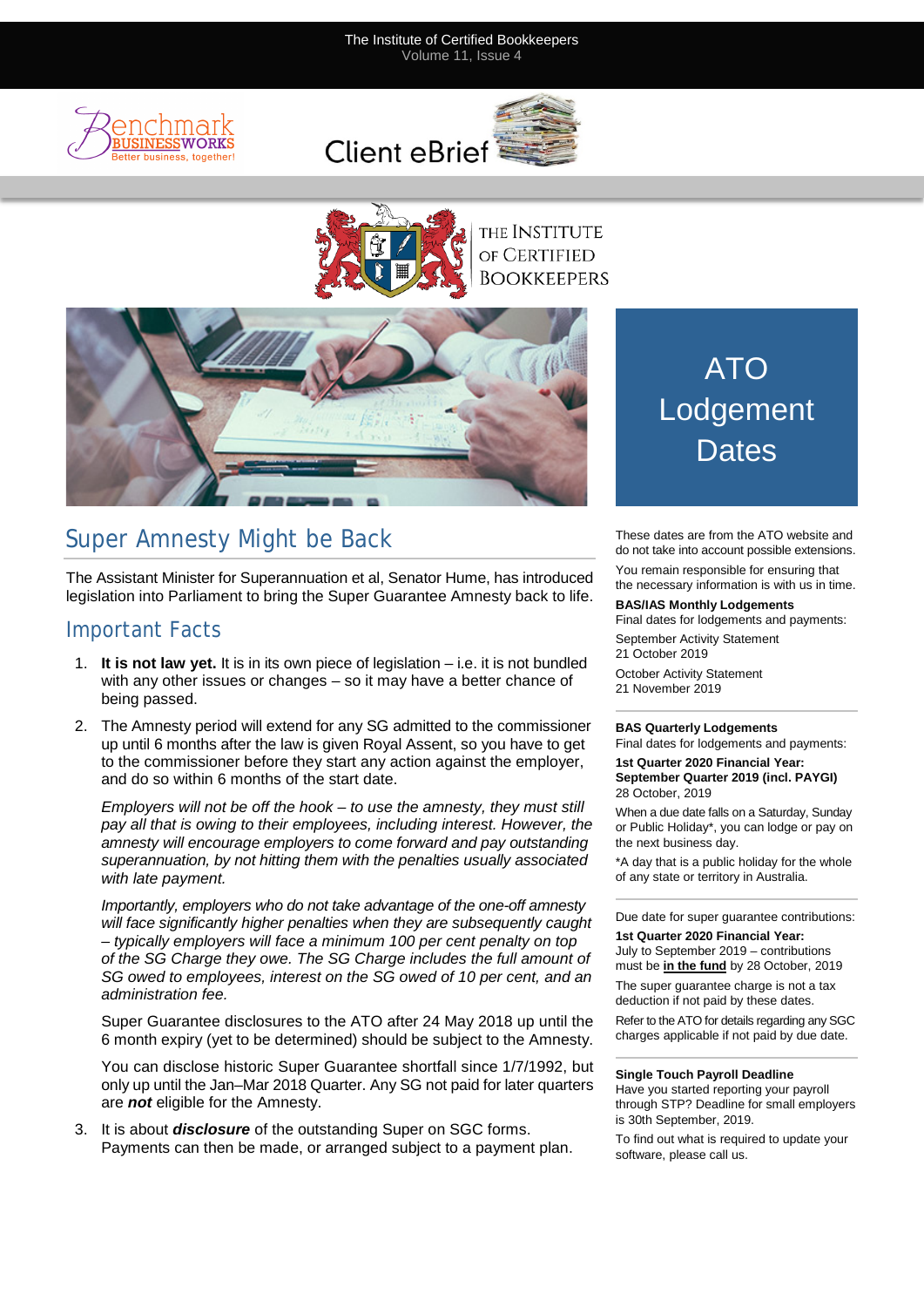4. Employers *must* get the Superannuation Guarantee up to date, and then stay compliant. The proposed Amnesty allows history to be cleaned up with fewer penalties. Whether the Amnesty becomes law or not, the ATO as regulator will be chasing employers; they are seeing more information about Super. After the proposed Amnesty, we expect there will be little compassion, and the law doesn't allow remission of all the penalties.

#### Summary

We anticipate it will be enacted, but don't count your amnesty before it's hatched (not like that last time).

All SG since Jan 2018 is not subject to the amnesty, so this should be brought into line anyway. Penalties and loss of tax deduction will still apply.

Older SG; we recommend you bring it into line by making the disclosures ASAP to the Commissioner using the SGC system. If the Amnesty becomes law, then fewer penalties will apply, and the payments will be tax deductible.

## ATO Compliance follow up – STP told them you aren't paying your Super

The ATO have already conducted early trial programs around analysing the employer's super accrual amounts reports and comparing that to the amounts paid into superfunds.

The ATO is about to commence a further program of the next 4000 employers that have been identified as having potential issues with the accrual and payment of Super.

It is the larger employers and it is the bigger issues. This program will become more streamlined and all employers should assume that their data is going to be checked and eventually issues will be followed up.



## Personal Leave Accrual Case goes to High Court

## Personal Leave Should be Accrued Pro-rata

We are very pleased to hear that the Federal Court Decision in the *Mondelez v AMWU & Ors* case is going to be appealed.

Both the employer and the Attorney-General for Australia have indicated major concerns with the interpretation, and the potential impact of the application of the law as indicated in the current decision.

There is significant information that indicates **personal leave** should be accrued in the same manner that it has been since the introduction of the *Fair Work Act*; i.e. a full time worker of 36 hours per week would be entitled to 10 days of full time (72 hours) of personal leave per year. Part time workers would accrue leave on a pro-rata basis. A shift worker working 3 days of 12 hour shifts would be entitled to personal leave equating to the same amount as "otherwise worked" – i.e. over a 10 day period they would have worked  $6 \times 12$  hours (72 hours) – and should therefore also accrue 72 hours of personal leave per year.